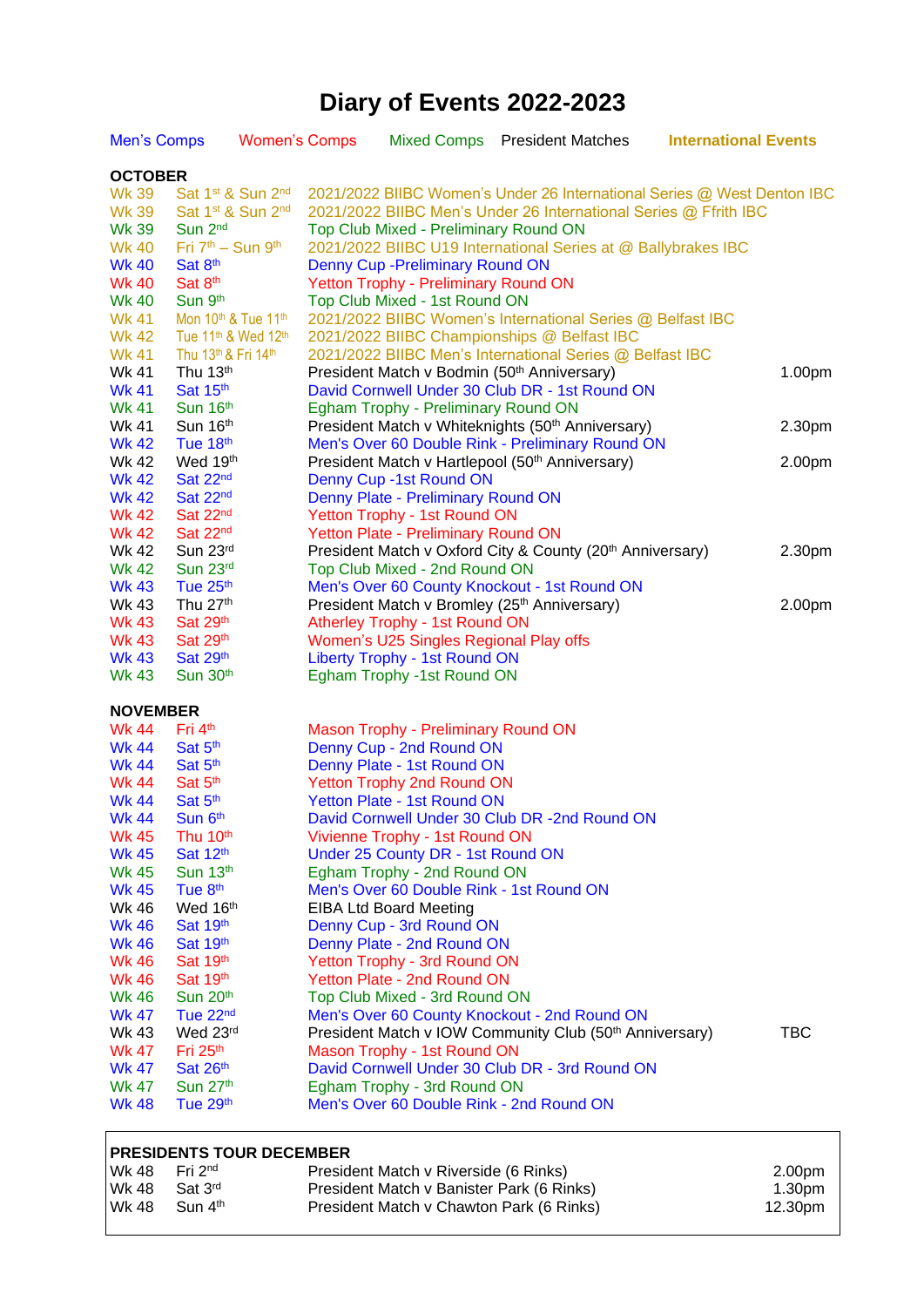## **Diary of Events 2022-2023 continued**

| <b>Men's Comps</b>           |                                              | <b>Women's Comps</b> |  | <b>Mixed Comps</b>                                             | <b>President Matches</b>                                                                               | <b>International Events</b> |  |  |  |  |
|------------------------------|----------------------------------------------|----------------------|--|----------------------------------------------------------------|--------------------------------------------------------------------------------------------------------|-----------------------------|--|--|--|--|
|                              | <b>DECEMBER</b>                              |                      |  |                                                                |                                                                                                        |                             |  |  |  |  |
| <b>Wk 48</b>                 | Thu 1 <sup>st</sup>                          |                      |  | Vivienne Trophy - 2nd Round ON                                 |                                                                                                        |                             |  |  |  |  |
| <b>Wk 48</b>                 | Sat 3rd                                      |                      |  | Women's and Men's International Trials                         |                                                                                                        |                             |  |  |  |  |
| <b>Wk 48</b>                 | Sun 4 <sup>th</sup>                          |                      |  |                                                                | Women's and Men's Under 26 International Trials                                                        |                             |  |  |  |  |
| <b>Wk 48</b>                 | Sun 4 <sup>th</sup>                          |                      |  |                                                                | Women's and Men's Under 19 International Trials                                                        |                             |  |  |  |  |
| <b>Wk 49</b>                 | Mon 5 <sup>th</sup> - Fri 9 <sup>th</sup>    |                      |  |                                                                | WB U25 Indoor Singles Championships @ County Antrim, N. Ireland                                        |                             |  |  |  |  |
| <b>Wk 49</b>                 | Fri 9 <sup>th</sup>                          |                      |  | Mason Trophy - 2nd Round ON<br>Denny Cup - 4th Round ON        |                                                                                                        |                             |  |  |  |  |
| <b>Wk 49</b><br><b>Wk 49</b> | Sat 10th<br>Sat 10th                         |                      |  | Denny Plate - 3rd Round ON                                     |                                                                                                        |                             |  |  |  |  |
| <b>Wk 49</b>                 | Sat 10th                                     |                      |  | Yetton Trophy - 4th Round ON                                   |                                                                                                        |                             |  |  |  |  |
| <b>Wk 49</b>                 | Sat 10th                                     |                      |  | Yetton Plate - 3rd Round ON                                    |                                                                                                        |                             |  |  |  |  |
| <b>Wk 49</b>                 | Sun 11 <sup>th</sup>                         |                      |  | Egham Trophy - 4th Round ON                                    |                                                                                                        |                             |  |  |  |  |
| <b>Wk 50</b>                 | Tue $13th$                                   |                      |  |                                                                | Men's Over 60 Double Rink - 3rd Round ON                                                               |                             |  |  |  |  |
| <b>Wk 50</b>                 | Sat 17th                                     |                      |  | Atherley Trophy - 2 <sup>nd</sup> Round ON                     |                                                                                                        |                             |  |  |  |  |
| <b>Wk 50</b>                 | Sat 17th                                     |                      |  | Liberty Trophy $-2nd$ Round ON                                 |                                                                                                        |                             |  |  |  |  |
| <b>Wk 50</b>                 | Sun 18th                                     |                      |  | Under 25 County DR - 2nd Round ON                              |                                                                                                        |                             |  |  |  |  |
| JANUARY 2022                 |                                              |                      |  |                                                                |                                                                                                        |                             |  |  |  |  |
| Wk 1                         | Sat 7 <sup>th</sup>                          |                      |  | Denny Cup - 5th Round ON                                       |                                                                                                        |                             |  |  |  |  |
| Wk1                          | Sat 7th                                      |                      |  | Denny Plate - 4th Round ON                                     |                                                                                                        |                             |  |  |  |  |
| Wk 1                         | Sat 7 <sup>th</sup>                          |                      |  | Yetton Trophy - 5th Round ON                                   |                                                                                                        |                             |  |  |  |  |
| Wk 1                         | Sat 7 <sup>th</sup>                          |                      |  | Yetton Plate - 4th Round ON                                    |                                                                                                        |                             |  |  |  |  |
| <b>Wk 1</b>                  | Sun 8th                                      |                      |  | Top Club Mixed - 4th Round ON                                  |                                                                                                        |                             |  |  |  |  |
| Wk 2<br>Wk 2                 | Tue 10 <sup>th</sup><br>Wed 11 <sup>th</sup> |                      |  | <b>EIBA Ltd Board Meeting</b>                                  | Men's Over 60 Double Rink - 4th Round ON                                                               |                             |  |  |  |  |
| Wk 2                         | Thu 12 <sup>th</sup>                         |                      |  | Vivienne Trophy - 3rd Round ON                                 |                                                                                                        |                             |  |  |  |  |
| Wk 2                         |                                              |                      |  |                                                                | Fri 13 <sup>th</sup> – Sun 15 <sup>th</sup> BIIBC U18 International Series @ Solihull IBC              |                             |  |  |  |  |
| Wk 2                         | Sun $15th$                                   |                      |  | <b>Egham Trophy - Quarter Final ON</b>                         |                                                                                                        |                             |  |  |  |  |
| Wk 2                         | Sat $14h$                                    |                      |  | <b>Atherley Trophy - Quarter Final ON</b>                      |                                                                                                        |                             |  |  |  |  |
| Wk <sub>2</sub>              | Sat 14th                                     |                      |  | <b>Liberty Trophy - Quarter Final ON</b>                       |                                                                                                        |                             |  |  |  |  |
| Wk <sub>3</sub>              | Tue 17th                                     |                      |  |                                                                | Men's Over 60 County Knockout - 3rd Round ON                                                           |                             |  |  |  |  |
| Wk <sub>3</sub>              | Fri 20 <sup>th</sup>                         |                      |  | Mason Trophy - 3rd Round ON                                    |                                                                                                        |                             |  |  |  |  |
| Wk <sub>3</sub>              | Sat $21^{st} - 22^{nd}$                      |                      |  |                                                                | Women's U25 Singles - FINALS @ Spalding                                                                |                             |  |  |  |  |
| Wk <sub>3</sub>              | Sat $21^{st} - 22^{nd}$                      |                      |  | Men's U25 Singles - FINALS @ Spalding                          |                                                                                                        |                             |  |  |  |  |
| Wk 3                         | Wed 25 <sup>th</sup>                         |                      |  |                                                                | President Match v Wey Valley (25 <sup>th</sup> Anniversary)                                            | 2.00pm                      |  |  |  |  |
| Wk 4                         | Thu 26th                                     |                      |  | Vivienne Trophy - 4th Round ON                                 |                                                                                                        |                             |  |  |  |  |
| Wk 4<br>Wk 4                 | Sat 28th<br>Sat 28th                         |                      |  | Denny Cup - Quarter Final ON<br>Denny Plate - Quarter Final ON |                                                                                                        |                             |  |  |  |  |
| Wk 4                         | Sat 28th                                     |                      |  | <b>Yetton Trophy - Quarter Final ON</b>                        |                                                                                                        |                             |  |  |  |  |
| Wk 4                         | Sat 28th                                     |                      |  | <b>Yetton Plate - Quarter Final ON</b>                         |                                                                                                        |                             |  |  |  |  |
| Wk 4                         | Sun 29th                                     |                      |  | Top Club Mixed - Quarter Final ON                              |                                                                                                        |                             |  |  |  |  |
|                              | <b>FEBRUARY</b>                              |                      |  |                                                                |                                                                                                        |                             |  |  |  |  |
| Wk 5                         | Sat 4th                                      |                      |  |                                                                | David Cornwell Under 30 Club DR - Quarter Final ON                                                     |                             |  |  |  |  |
| Wk 5                         | Sat 4 <sup>th</sup> & Sun 5 <sup>th</sup>    |                      |  | <b>Champion of Champions FINALS</b>                            |                                                                                                        |                             |  |  |  |  |
| Wk 6                         | Tue 7 <sup>th</sup>                          |                      |  |                                                                | Men's Over 60 Double Rink - 5th Round ON                                                               |                             |  |  |  |  |
| Wk 6                         | Thu 9 <sup>th</sup>                          |                      |  | Vivienne Trophy - Quarter Final ON                             |                                                                                                        |                             |  |  |  |  |
| Wk 6                         |                                              |                      |  |                                                                | Sat 11 <sup>th</sup> – Sun 12 <sup>th</sup> BIIBC Women's Under 25 International Series in Wales       |                             |  |  |  |  |
| Wk <sub>6</sub>              | Sat 11 <sup>th</sup>                         |                      |  | Denny Cup - Semi Final                                         |                                                                                                        |                             |  |  |  |  |
| Wk <sub>6</sub>              | Sat 11 <sup>th</sup>                         |                      |  | Denny Plate - Semi Final ON                                    |                                                                                                        |                             |  |  |  |  |
| Wk <sub>6</sub>              | Sun 12 <sup>th</sup>                         |                      |  | Under 25 County DR - Quarter Final ON                          |                                                                                                        |                             |  |  |  |  |
| Wk 6                         | Thu 16th                                     |                      |  |                                                                | President Match v Bletchley 50 <sup>th</sup> Anniversary                                               | 1.00pm                      |  |  |  |  |
| Wk 7<br>Wk 7                 | Fri 17th                                     |                      |  | Mason Trophy - 4th Round ON                                    |                                                                                                        |                             |  |  |  |  |
| Wk 7                         | Sat 18th                                     |                      |  | <b>Yetton Trophy -Semi Final</b>                               | Sat 18 <sup>th</sup> – Sun 19 <sup>th</sup> BIIBC Men's Under 25 International Series in County Antrim |                             |  |  |  |  |
| <b>Wk 7</b>                  | Sat 18th                                     |                      |  | Yetton Plate - Semi Final ON                                   |                                                                                                        |                             |  |  |  |  |
| Wk8                          | Tue 21 <sup>st</sup>                         |                      |  |                                                                | Men's Over 60 County Knockout - Semi Final ON                                                          |                             |  |  |  |  |
| Wk 8                         | Thu 23rd                                     |                      |  | Vivienne Trophy - Semi Final ON                                |                                                                                                        |                             |  |  |  |  |
| Wk 8                         | Fri 24th to Mon 27th                         |                      |  |                                                                | Mixed Pairs and Mixed Fours FINALS @ St. Neots                                                         |                             |  |  |  |  |